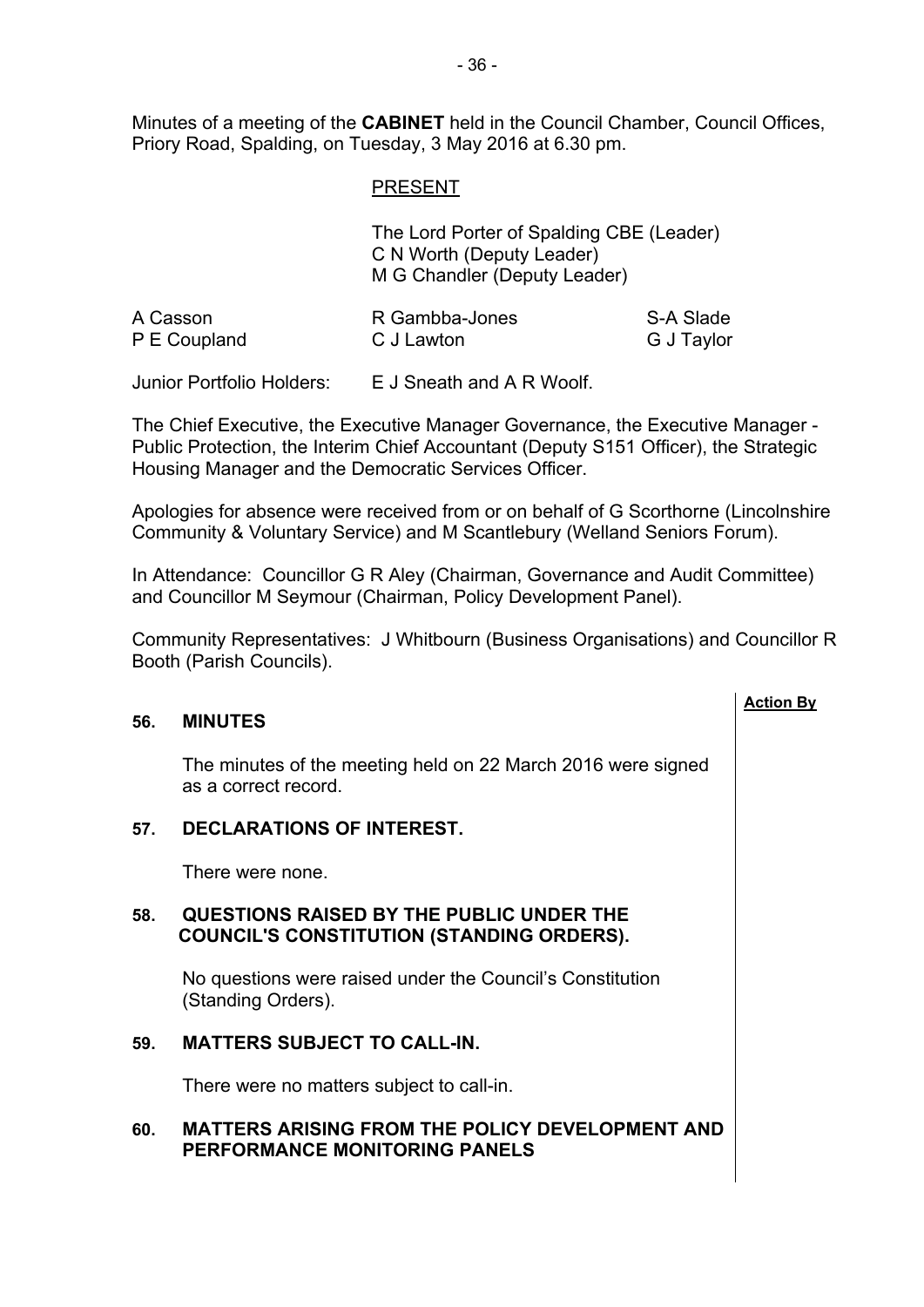|     | <b>CABINET</b> - 3 May 2016                                                                                                                                                                                                                                                                                                                                                                                                                                                                                                                                             |        |  |  |
|-----|-------------------------------------------------------------------------------------------------------------------------------------------------------------------------------------------------------------------------------------------------------------------------------------------------------------------------------------------------------------------------------------------------------------------------------------------------------------------------------------------------------------------------------------------------------------------------|--------|--|--|
|     | There were no matters arising from the Policy Development and<br>Performance Monitoring Panels.                                                                                                                                                                                                                                                                                                                                                                                                                                                                         |        |  |  |
| 61. | <b>SHDC CORPORATE ASBESTOS POLICY 2016</b>                                                                                                                                                                                                                                                                                                                                                                                                                                                                                                                              |        |  |  |
|     | Consideration was given to the joint report of the Portfolio Holder<br>for Strategy, Governance and Public Protection and the Executive<br>Director Commercialisation (S151), which proposed a revised<br>Corporate Asbestos Policy 2016 for approval.                                                                                                                                                                                                                                                                                                                  |        |  |  |
|     | <b>DECISION:</b>                                                                                                                                                                                                                                                                                                                                                                                                                                                                                                                                                        |        |  |  |
|     | That the revised Corporate Asbestos Policy 2016 be approved.                                                                                                                                                                                                                                                                                                                                                                                                                                                                                                            |        |  |  |
|     | (Other options considered:<br>Not to approve the recommendation.<br>Reasons for decision:<br>To ensure that the Council operated in accordance with<br>relevant legislation.)                                                                                                                                                                                                                                                                                                                                                                                           |        |  |  |
| 62. | DELIVERY OF EXTRA CARE HOUSING AT KINGS ROAD,<br><b>SPALDING</b>                                                                                                                                                                                                                                                                                                                                                                                                                                                                                                        |        |  |  |
|     | Consideration was given to the joint report of the Portfolio Holder<br>for Housing and the Executive Director Commercialisation (S151),<br>which sought support for the delivery of a dementia-friendly<br>supported housing scheme consisting of 39 affordable apartments<br>at Kings Road, Spalding.                                                                                                                                                                                                                                                                  |        |  |  |
|     | Members supported the proposal in principle, subject to the<br>scheme passing through the planning process.                                                                                                                                                                                                                                                                                                                                                                                                                                                             |        |  |  |
|     | It was noted that, by providing the land for the scheme, the<br>Council would be releasing an asset at less than market value.<br>This was permitted by Secretary of State disposal consents and<br>the Council's own policy on land sales. It was also reported that<br>this would be in support of a scheme that would result in the<br>Authority gaining nomination rights, which would assist in terms of<br>providing it with a wider base upon which to allocate from the<br>housing register, thus potentially helping to free-up much needed<br>Council stocks. |        |  |  |
|     | <b>DECISION:</b>                                                                                                                                                                                                                                                                                                                                                                                                                                                                                                                                                        |        |  |  |
|     | a) That, subject to planning and full funding being in place, the<br>proposal outlined in the report for the development of an Extra<br>Care Housing development at Kings Road, Spalding be<br>supported;                                                                                                                                                                                                                                                                                                                                                               | MH, JK |  |  |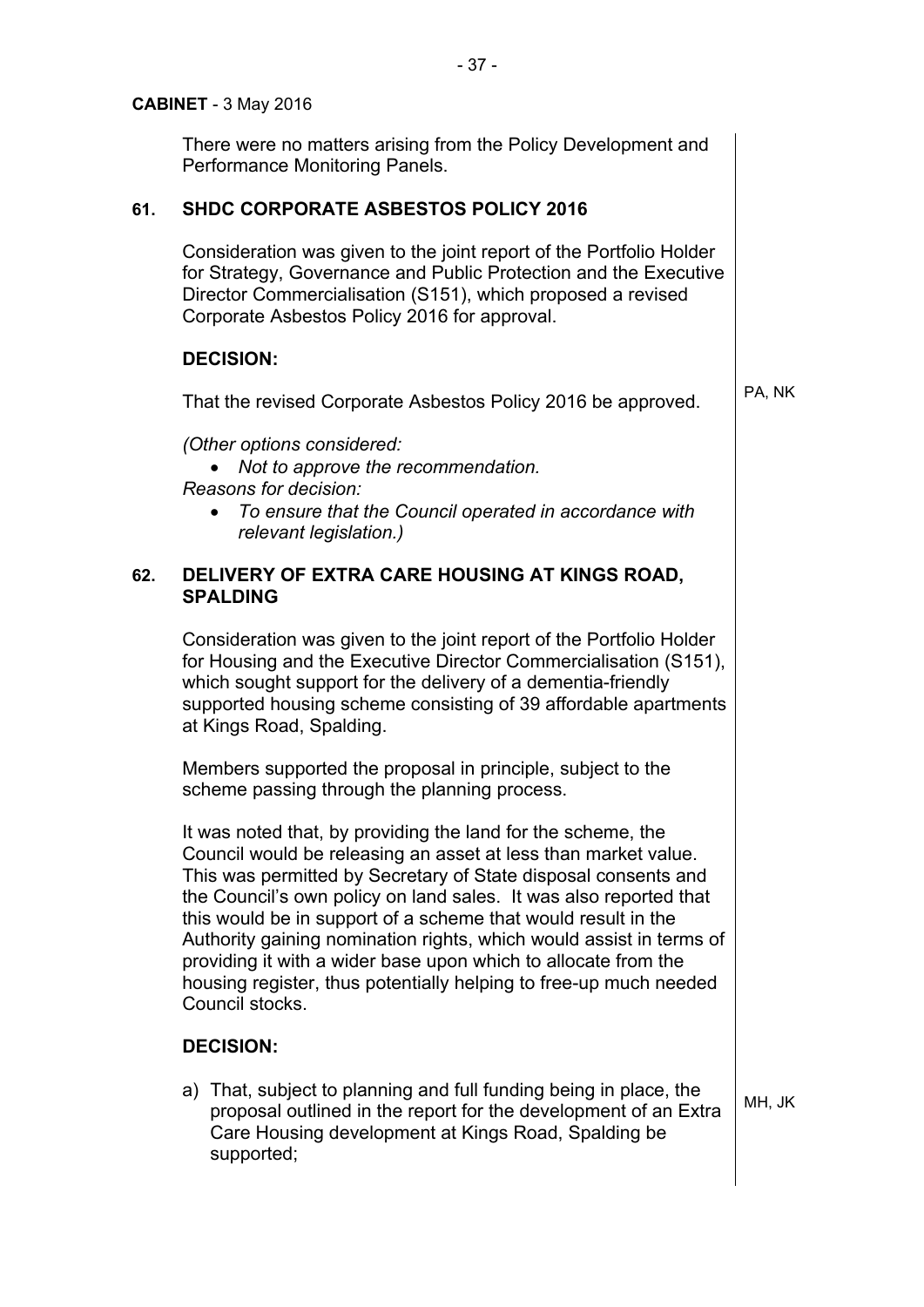#### **CABINET** - 3 May 2016

|     | b) That, subject to planning consent, contract and full funding<br>being in place, the transfer of council-owned land at Kings<br>Road, Spalding to Lace Housing, for a figure of £106,500,<br>representing 50% of the market valuation of the site, and a<br>council contribution (by means of match-funding) to support<br>the delivery of the scheme, be agreed;                                                   | MH, JK |
|-----|-----------------------------------------------------------------------------------------------------------------------------------------------------------------------------------------------------------------------------------------------------------------------------------------------------------------------------------------------------------------------------------------------------------------------|--------|
|     | c) That the capital receipt realised through the sale of the<br>council-owned site at Kings Road, Spalding, be directly<br>invested into the delivery of new housing through the Council's<br>wholly-owned housing company, Welland Homes Ltd; and                                                                                                                                                                    | MH, JK |
|     | d) That the Council becomes a partner in the Lincolnshire<br>Housing with Extra Care Design Guide Competition,<br>alongside, alongside Lace Housing and the University of<br>Lincoln, with a view for the final design guide to support and<br>inform the final design of the facilities provided as part of the<br>proposed development.                                                                             | MH, JK |
|     | (Other options considered:<br>Not to approve the recommendations.<br>Reasons for decision:<br>To secure the delivery of the proposed Extra Care Housing<br>scheme at Kings Road, Spalding, meeting the strategic<br>housing ambitions set out within the Council's Position<br>Statement on Extra Care Housing 2015-2018 alongside a<br>major critical activity set out in the Council's Corporate<br>Delivery Plan.) |        |
| 63. | ANY OTHER ITEMS WHICH THE LEADER DECIDES ARE<br><b>URGENT.</b>                                                                                                                                                                                                                                                                                                                                                        |        |
|     | There were no urgent items.                                                                                                                                                                                                                                                                                                                                                                                           |        |

(The meeting ended at 6.40 pm)

(End of minutes)

These minutes are published on Friday 6 May 2016 . In accordance with the Council's Constitution the DECISIONS detailed above will, unless otherwise stated, come into force and may then be implemented on Monday 16 May 2016 (i.e. after the expiry of 5 working days from the date of publication of these minutes), unless during that period a notice which is signed by at least one member of the Council and complies with the requirements of the Council's Constitution is served on the Executive Manager Governance requesting that the decision be called-in and the Executive Manager Governance approves the request for call-in. Where a decision is called-in it will firstly be considered by the Performance Monitoring Panel on a date to be fixed.